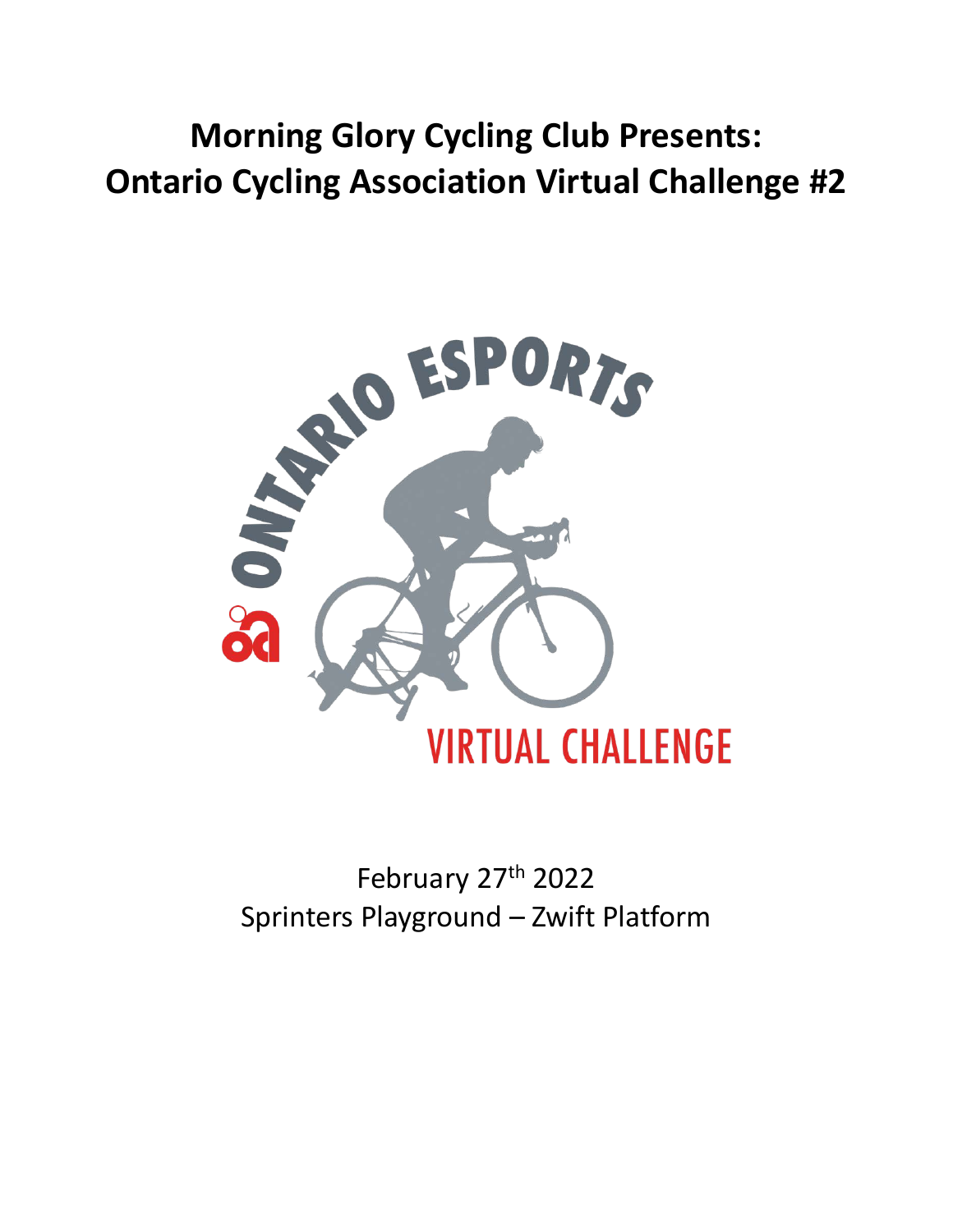



### **B Group – 36.9km**

| Rank           | <b>Name</b>            | <b>Time</b> | <b>Watts</b> | W/KG | <b>HR</b> |
|----------------|------------------------|-------------|--------------|------|-----------|
| 1              | J. Kitney #EliteHealth | 53:00       | 275          | 3.2  | 151       |
| 2              | A. Kivi [DIMANCHE]     | 53:00       | 237          | 3.6  | 151       |
| 3              | J. Rotstein            | 53:01       | 258          | 3.5  | 150       |
| 4              | S. deBoer (DIRT)       | 53:01       | 215          | 3.0  | 152       |
| 5              | G. Samaniego           | 53:02       | 249          | 3.3  | N/A       |
| 6              | M.Rea                  | 53:02       | 224          | 3.7  | 150       |
| $\overline{7}$ | P. Joakim UCC          | 53:02       | 250          | 3.6  | N/A       |
| 8              | J. Simon               | 53:03       | 244          | 3.5  | 137       |

## **C Group – 36.9km**

| Rank           | <b>Name</b>       | <b>Time</b> | <b>Watts</b> | W/KG | <b>HR</b> |
|----------------|-------------------|-------------|--------------|------|-----------|
| $\mathbf{1}$   | J. Collins (UNC)  | 54:11       | 235          | 2.8  | 158       |
| $\overline{2}$ | J. Peters         | 54:12       | 245          | 2.9  | 152       |
| $\overline{3}$ | O.Kv              | 54:12       | 217          | 3.2  | N/A       |
| $\overline{4}$ | J. Dimartine1248  | 54:12       | 252          | 3.0  | 157       |
| 5              | C. Rente (AVC-CB) | 54:13       | 224          | 2.7  | N/A       |
| 6              | A. Casagrande     | 54:13       | 246          | 3.3  | 158       |
| $\overline{7}$ | J. Bishop         | 54:13       | 233          | 3.2  | N/A       |
| 8              | R. Harper         | 54:14       | 228          | 2.9  | 150       |

### **D Group – 36.9km**

| <b>Rank</b>     | <b>Name</b>       | <b>Time</b> | <b>Watts</b> | W/KG | <b>HR</b> |
|-----------------|-------------------|-------------|--------------|------|-----------|
| $\mathbf{1}$    | M. Scott          | 62:12       | 126          | 2.2  | 146       |
| $\overline{2}$  | <b>B</b> Kippis   | 62:12       | 211          | 2.4  | 147       |
| 3               | A. Luzzi          | 62:13       | 171          | 2.8  | N/A       |
| $\overline{4}$  | D. Zerbetto [ITA] | 62:16       | 198          | 2.2  | 140       |
| 5               | D. Martin         | 62:56       | 221          | 2.5  | 167       |
| $6\phantom{1}6$ | C. R. Moberg      | 64:35       | 227          | 2.2  | N/A       |
| $\overline{7}$  | M. Thompson3134   | 64:36       | 190          | 2.4  | 147       |
| 8               | A. Jones0206      | 64:36       | 199          | 2.5  | N/A       |